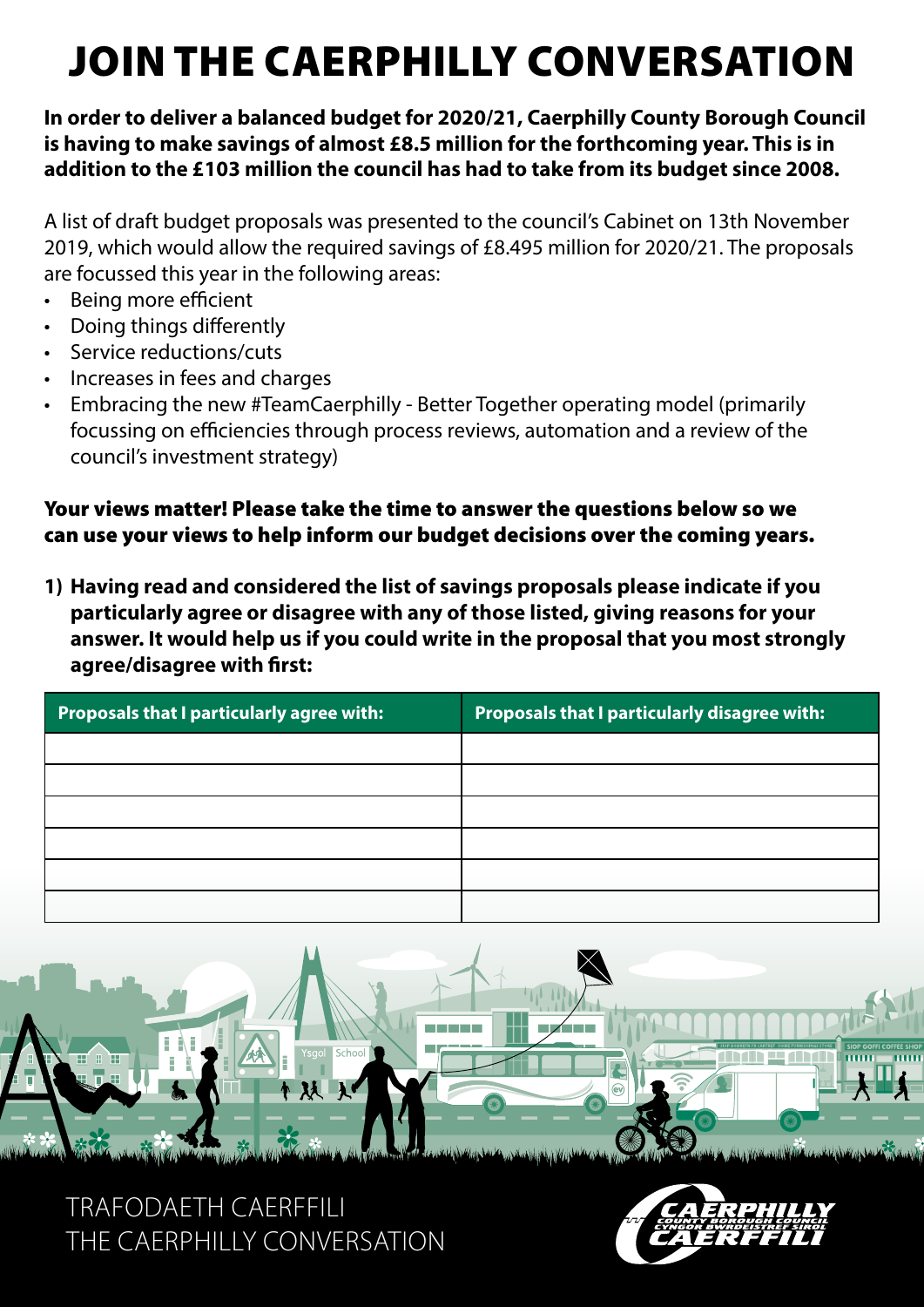| 2) To achieve the savings we must make, we are proposing a council tax increase of |
|------------------------------------------------------------------------------------|
| 6.95% for 2020/21. This would equate to an additional £1.51 per week based on      |
| a council tax Band D property.                                                     |

 **Taking this and the level of savings required into account, please select one of the following options to tell us your preference about council tax. Please select one only.** 

 **I support the proposed increase** in council tax (6.95%) which would mean an increase of £1.51 per week for a Band D property.

 I do not support the proposed council tax increase - it's too much. However, I'd support a **lower increase** in council tax. (Please note - every 1% reduction from the proposed 6.95% would mean us having to find an extra £XXX of savings).

 I support the proposed increase in council tax and would be prepared to pay an even **greater increase** if required. (Every 1% increase above the proposed 6.95% would mean £XXX less savings).

 **I do not support any increase in council tax** and understand that this would mean the council having to find further savings elsewhere in order to balance the budget.

#### **3) If you said that you would not be happy to support the proposed increase in council tax, please provide details of how else you feel we can achieve the required savings:**

| School<br><u>nar u ar</u> ar<br>⊞' ⊪ `⊞                                                                                                                                                                                                                                                                                                          | THML              |
|--------------------------------------------------------------------------------------------------------------------------------------------------------------------------------------------------------------------------------------------------------------------------------------------------------------------------------------------------|-------------------|
| H<br>ш<br>$\circledcirc$<br>C.                                                                                                                                                                                                                                                                                                                   | <b>STATISTICS</b> |
|                                                                                                                                                                                                                                                                                                                                                  |                   |
|                                                                                                                                                                                                                                                                                                                                                  |                   |
| $\frac{1}{\sqrt{2}}$<br>market by the the state of the state of the state of the state of the state of the state of the state of the state of the state of the state of the state of the state of the state of the state of the state of the state of<br>فكحصف فالأساخ بالمراجع المقارن وخواصر وكالمساحين تشتهته والملاقوعة<br>NUAZIA<br>WAS NO. |                   |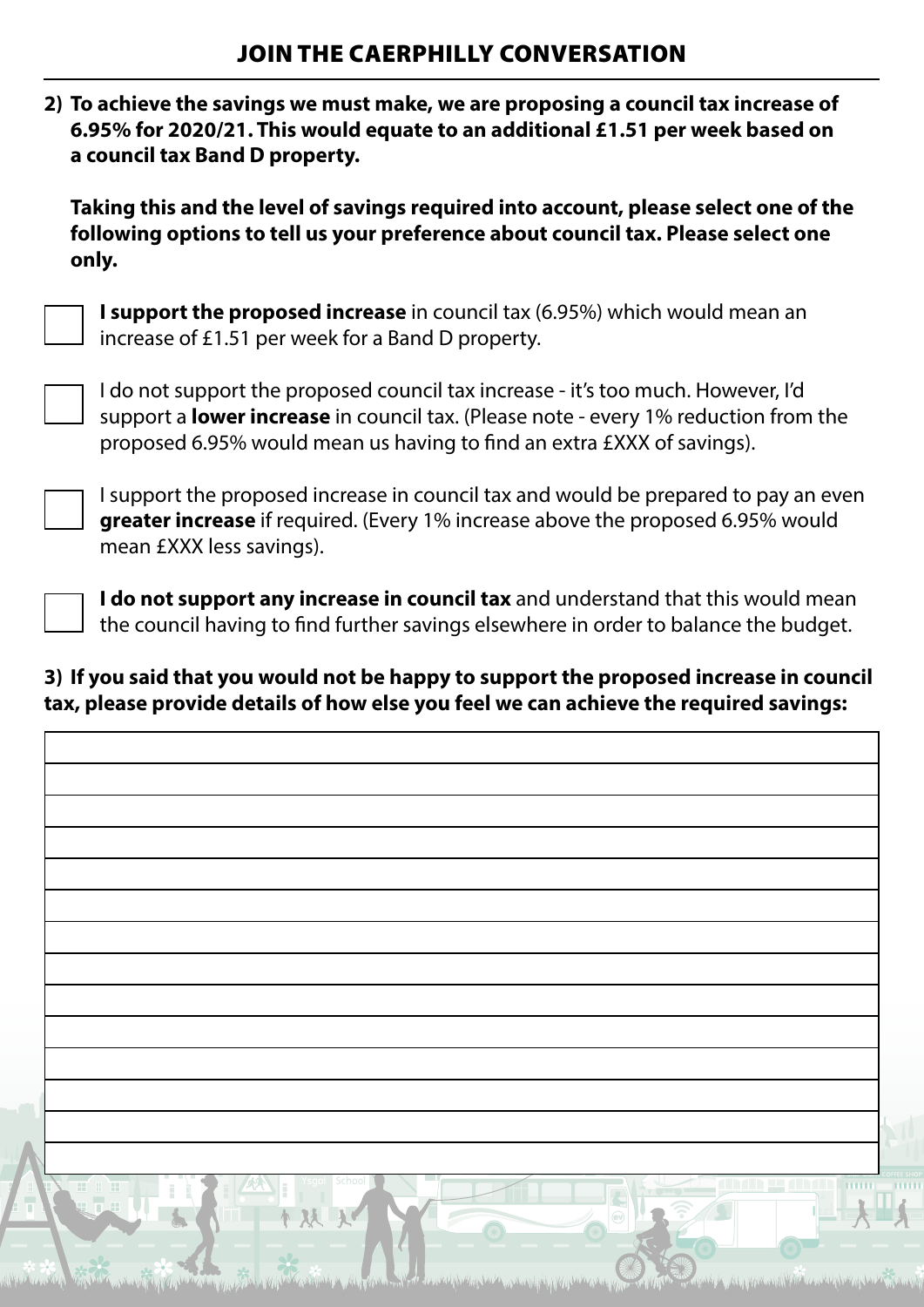#### **The council has recently embarked on a major transformation programme called #TeamCaerphilly - Better Together.**

In the context of the current financial situation, the programme looks at how we can do things differently; become more innovative and efficient, explore opportunities for greater customer focus, embrace more digital opportunities, look at collaborative opportunities, consider alternative delivery models and seek out commercial opportunities.

**4) Looking towards 2022 and beyond, and given the financial situation facing councils across the country, what ideas do you have for how we could deliver our services differently in order to meet the current needs of our residents and those of our future generations?** 

**The #TeamCaerphilly transformation programme is about reshaping the council for the future. As we have highlighted already, we must do things differently in order to protect the council services that are needed and valued. In future, this means that the council will be smaller and will deliver fewer services, and may deliver its remaining services in a different way.**

If we are going to continue to deliver some of the discretionary services (that is things we don't legally have to do) we will need the help of our communities and the voluntary sector to support us in delivering them.

**5) What ideas do you have about how you and the wider community can work to support the council to help achieve this?** 

| 6) If your responses to any of the questions in this survey have been influenced |                                                                                        |
|----------------------------------------------------------------------------------|----------------------------------------------------------------------------------------|
|                                                                                  | (positively or negatively) because of any of the following; ethnic origin, gender,     |
|                                                                                  | age, marital status, sexual orientation, disability, religious beliefs or non beliefs, |
|                                                                                  | use of Welsh language, BSL or other languages, nationality or responsibility for any   |
| dependents, please give details below:                                           |                                                                                        |